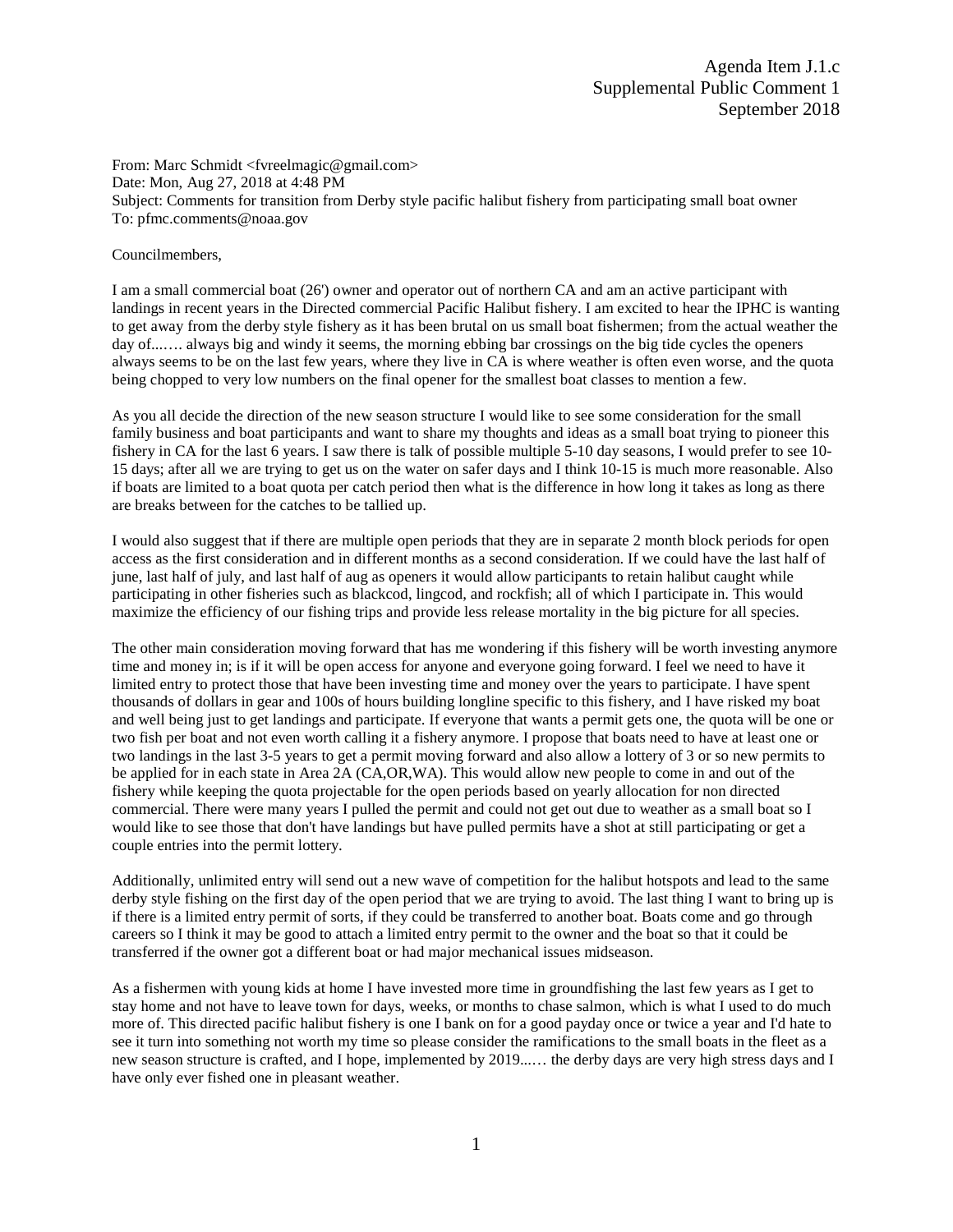A quick story from this year ..... I said no way to the first halibut opener due to weather; the second one I had to go try and catch some for landings to say I participated in case it was the last one for the year and ended up hauling longline back in 13 ft at 10 seconds in my little boat and only caught a handful, definitely not worth the risk or effort in hindsight but that's fishing; the final opener this year it looked good enough even though it wasn't that nice to set gear where I have wanted to for years and I caught the small quota I was allowed for my size boat and had to release \$4000 worth of halibut I would have been able to keep 2 weeks earlier. Kinda bittersweet to catch all I could but not get that big payday I could have really used and just turn them loose when the boats 4' bigger could have kept them all.

Thanks for your consideration and I am always happy to talk about my perspective trying to make a living fishing with a small boat in rural northern CA.

Marc Schmidt F/V Reel Magic Eureka, CA

From: Harrison Inch <harrison.ibach@yahoo.com> Date: Mon, Aug 27, 2018 at 4:01 PM Subject: Changing Non-treaty Directed Commercial Pacific Halibut Fishery in IPHC Area 2A To: pfmc.comments@noaa.gov

Dear PFMC,

 I'm writing in regards to changing the non-treaty directed commercial Pacific halibut fishery in IPHC Area 2A. I am in full support of going away from the fishery's current 'derby-style' management structure. These 10 hour openers jeopardize the safety of fishermen as they feel compelled to fish in unfavorable and dangerous conditions. I agree with a proposal of a longer 10-day fishing period each year, with the possibility of additional fishing periods. This will ensure more opportunity to fish in safer conditions while reducing the race to fish.

 Thank You- Harrison Ibach F/V Oceana

From: FREDERICK MAU <fredmau47@gmail.com> Date: Thu, Aug 16, 2018 at 11:02 AM Subject: PACIFIC HALIBUT To: pfmc.comments@noaa.gov Cc: Lynn Mattes <Lynn.Mattes@state.or.us>

Dear Council members,

I am writing with regards to your Retention of bottom fish on All-Depth Halibut days. Allow me to make this simply and hopefully clear......................this regulation is plain WRONG! This is not about Yelloweye Rockfish nor is it about Halibut, it is about right and wrong.

When fishermen go out in the ocean for a day of enjoyment and catch some bottom fish and then fortunate enough to land a halibut on an All-Depth Day, your regulation only promotes waste and encourages the fishermen to ignore this foolish regulation and face sever fines if caught by a law-enforcement officer. The Council either has no compassion or is ignorant to the predicament this regulation put the sportsmen in. Figuring, at best, half the days during All-Depth Halibut Days are fishable due to weather, this regulation is only in effect 8-10 days a year. What do you think you are accomplishing (in a positive sense) in this short period?

So you understand up front, I am not going to let this extremely poor, ineffective and just plain wrong regulation continue without every newspaper on the west coast knowing about my feelings.